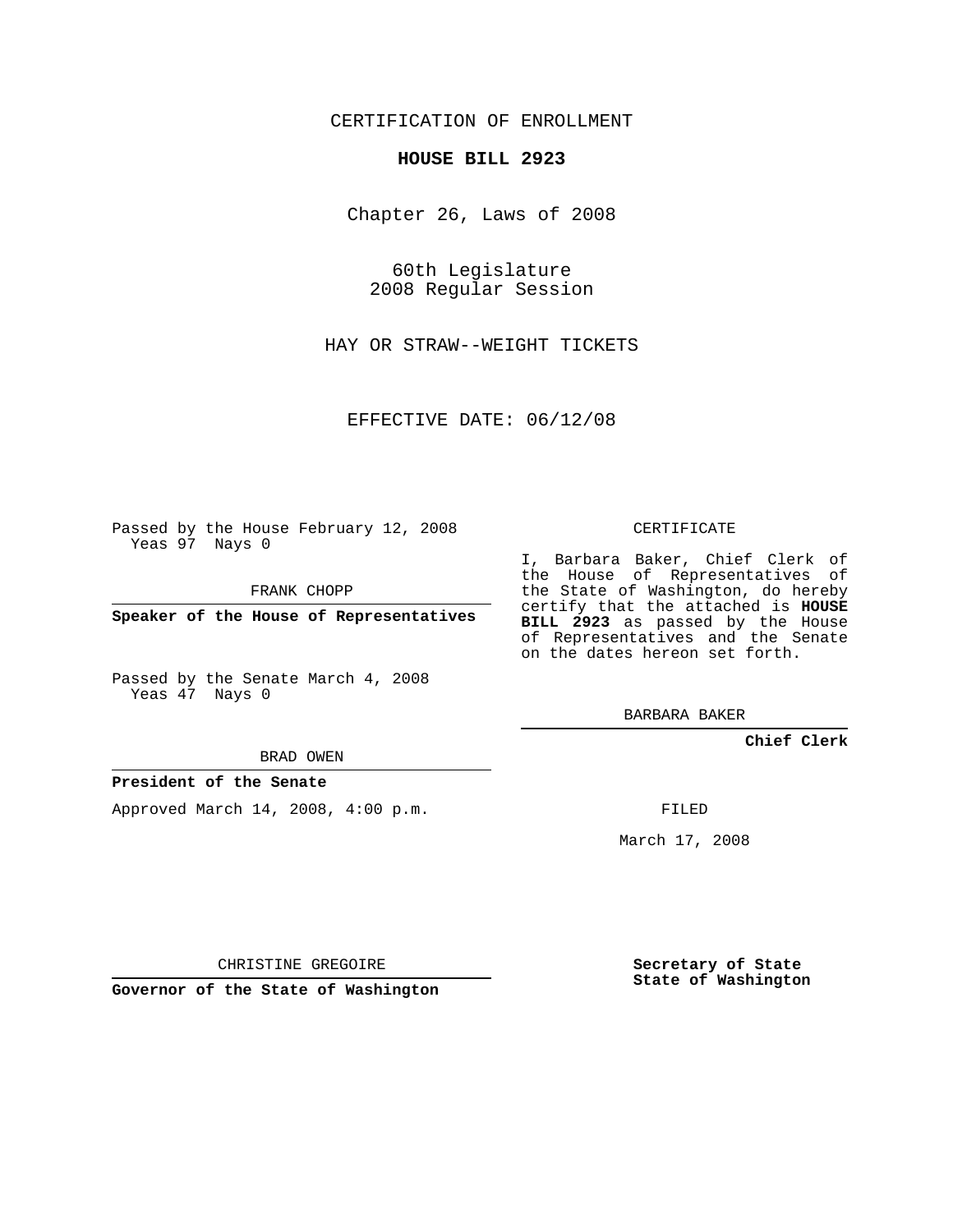## **HOUSE BILL 2923** \_\_\_\_\_\_\_\_\_\_\_\_\_\_\_\_\_\_\_\_\_\_\_\_\_\_\_\_\_\_\_\_\_\_\_\_\_\_\_\_\_\_\_\_\_

\_\_\_\_\_\_\_\_\_\_\_\_\_\_\_\_\_\_\_\_\_\_\_\_\_\_\_\_\_\_\_\_\_\_\_\_\_\_\_\_\_\_\_\_\_

Passed Legislature - 2008 Regular Session

### **State of Washington 60th Legislature 2008 Regular Session**

**By** Representatives Hinkle, Warnick, Blake, Chandler, Hailey, Schmick, Kretz, Williams, Eickmeyer, Condotta, McCune, VanDeWege, and Newhouse

Read first time 01/18/08. Referred to Committee on Agriculture & Natural Resources.

 1 AN ACT Relating to providing an alternative method for weight 2 tickets for transporting hay or straw; and amending RCW 20.01.125.

3 BE IT ENACTED BY THE LEGISLATURE OF THE STATE OF WASHINGTON:

 4 **Sec. 1.** RCW 20.01.125 and 1986 c 178 s 7 are each amended to read 5 as follows:

 Every dealer and commission merchant dealing in hay or straw shall obtain a certified vehicle tare weight and a certified vehicle gross weight for each load hauled and shall furnish the consignor with a copy of such certified weight ticket within seventy-two hours after taking delivery. It shall be a violation of this chapter for any licensee to transport hay or straw which has been purchased by weight without having obtained a certified weight ticket from the first licensed public weighmaster which would be encountered on the ordinary route to the destination where the hay or straw is to be unloaded. If agreed 15 upon in writing between a dealer or commission merchant and a grower or consigner, a certified vehicle tare weight and certified vehicle gross weight may be obtained from a hay or straw processing facility with a